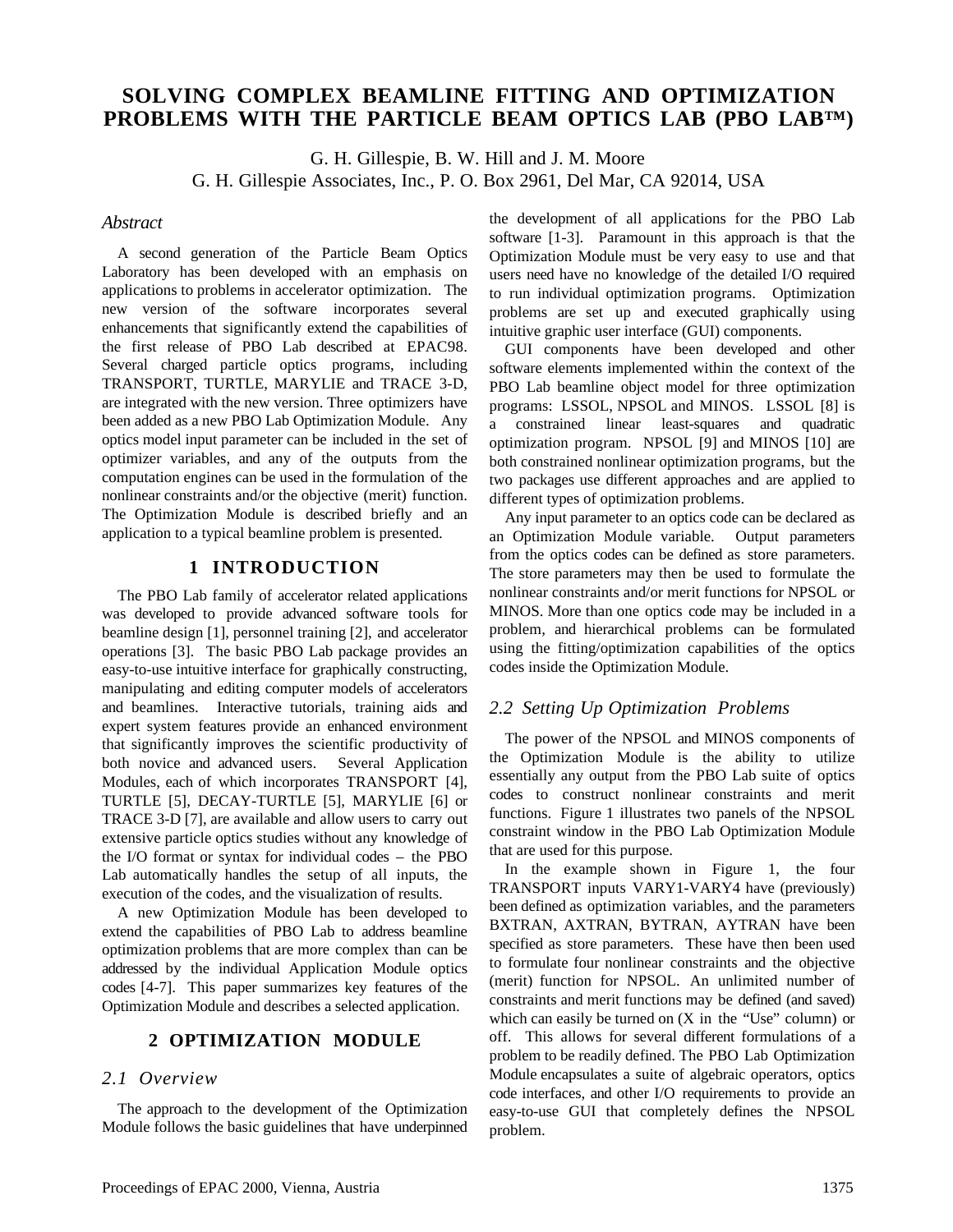| <b>NPSOL Constraints</b>              |                              |                        |                          |                                                                                                                                                                    |                          |                                           |
|---------------------------------------|------------------------------|------------------------|--------------------------|--------------------------------------------------------------------------------------------------------------------------------------------------------------------|--------------------------|-------------------------------------------|
| <b>Linear Constraints</b>             |                              |                        | NonLinear Constraints    |                                                                                                                                                                    | Objective Function       |                                           |
| Constraint                            |                              |                        |                          |                                                                                                                                                                    |                          |                                           |
| Lower                                 |                              |                        |                          |                                                                                                                                                                    |                          | <b>Upper</b>                              |
| 0.415350                              | $\ll=$                       | <b>BXTRAN</b>          |                          |                                                                                                                                                                    | $\leq$<br>0.415450       |                                           |
|                                       |                              |                        |                          |                                                                                                                                                                    |                          |                                           |
| Operators                             |                              |                        |                          |                                                                                                                                                                    |                          |                                           |
| $^{\prime\prime}2$                    | ^3                           | $\sim$                 | <b>Variables</b>         |                                                                                                                                                                    | Set Constraint           |                                           |
| $+$                                   |                              | $\star$                | VARY1                    | $\overline{\phantom{a}}$                                                                                                                                           |                          |                                           |
| J.                                    |                              | $\lambda$              | <b>Stored Parameters</b> |                                                                                                                                                                    | <b>Delete Constraint</b> |                                           |
| A                                     | SQRT                         | LOG                    | <b>BXTRAN</b>            | $\blacktriangledown$                                                                                                                                               | Clear Constraints        |                                           |
|                                       |                              |                        |                          |                                                                                                                                                                    |                          |                                           |
| $\cos$                                | SIN                          | <b>TAN</b>             |                          |                                                                                                                                                                    |                          |                                           |
|                                       |                              |                        |                          |                                                                                                                                                                    |                          |                                           |
|                                       | Constraints<br><b>BXTRAN</b> |                        | Values<br>1,000000       | Low Limits<br>0.415350                                                                                                                                             | Upp Limits<br>0.415450   | Use<br>X                                  |
|                                       | <b>BYTRAN</b>                |                        | 1.000000                 | 1,328850                                                                                                                                                           | 1,328950                 | x                                         |
|                                       | <b>AXTRAN</b>                |                        | 1.000000                 | $-0.000050$                                                                                                                                                        | 0.000050                 | X                                         |
|                                       |                              |                        |                          |                                                                                                                                                                    |                          |                                           |
| avec me<br><b>NPSOL Constraints</b>   | <b>AYTRAN</b>                | $0.54$ CONTRALIDATIONS | 1.000000                 | $-0.000050$<br>000000                                                                                                                                              | 0.000050<br>001000       | X                                         |
|                                       |                              |                        |                          |                                                                                                                                                                    |                          |                                           |
| <b>Linear Constraints</b>             |                              |                        | NonLinear Constraints    |                                                                                                                                                                    | Objective Function       |                                           |
| Objective Function                    |                              |                        |                          |                                                                                                                                                                    |                          |                                           |
|                                       |                              |                        |                          | /0.5 * ((BYTRAN / 1.3289)+(1.3289/BYTRAN) * (1.0 + AYTRAN^2))+((((BYTRAN/1.3289)+(1.3289)                                                                          |                          |                                           |
| Operators                             |                              |                        | Variables                | <b>Stored Parameters</b>                                                                                                                                           |                          | Add Function                              |
| $^{\prime\prime}2$                    | ^3                           | $\sqrt{4}$             | VARY1                    | <b>BXTRAN</b>                                                                                                                                                      |                          |                                           |
|                                       |                              | $\star$                |                          |                                                                                                                                                                    |                          | Delete Function<br><b>Clear Functions</b> |
|                                       |                              |                        |                          | Current Objective Function                                                                                                                                         |                          |                                           |
| ٨                                     |                              |                        |                          | (0.5 * ((BYTRAN / 1.3289)+(1.3289/BYTRAN) * (1.0 +<br>AYTRAN^2))+((((BYTRAN/1.3289)+(1.3289/BYTRAN) * (1.0 +                                                       |                          |                                           |
|                                       | SQRT                         | LOG                    |                          | AYTRAN^2)))^2-4.0)^0.5)^0.5-1.0 + (0.5 * ((BXTRAN /<br>0.4154)+(0.4154/BXTRAN) * (1.0 + AXTRAN^2))+((((BXTRAN /                                                    |                          |                                           |
| cos                                   | SIN                          | <b>TAN</b>             |                          | 0.4154)+(0.4154/BXTRAN) * (1.0 +<br>AXTRAN^2)))^2-4.0)^0.5)^0.5-1.0                                                                                                |                          |                                           |
|                                       |                              |                        |                          |                                                                                                                                                                    |                          |                                           |
|                                       |                              |                        | Objective Function       |                                                                                                                                                                    |                          | Use                                       |
| -VARY1 + VARY2 - VARY3 + VARY4        |                              |                        |                          |                                                                                                                                                                    |                          |                                           |
| VARY1^2 + VARY2^2 + VARY3^2 + VARY4^2 |                              |                        |                          |                                                                                                                                                                    |                          |                                           |
|                                       |                              |                        |                          | (0.5 * ((BYTRAN / 1.3289)+(1.3289/BYTRAN) * (1.0 + AYTRAN^2))+((((BYTRAN/ 1.3289)+(1.3289/BYT<br>@sqrt(VARY1^2) + @sqrt(VARY2^2) + @sqrt(VARY3^2) + @sqrt(VARY4^2) |                          | X                                         |

Figure 1: Window panels used to set up the nonlinear constraints (top) and the merit function (bottom).

# **3 OPTIMIZATION EXAMPLE**

The optimization codes NPSOL and MINOS have been used in conjunction with the optics Application Modules to examine several beamline optimization problems. One representative example using NPSOL with TRANSPORT and TRACE 3-D is described here: a four-quadrupole transfer line matching problem.

#### *3.1 Transfer Line Matching*

One common type of transfer line optimization problem involves finding values for four (4) quadrupole strengths that will transport a beam with a given set of initial horizontal and vertical Twiss parameters ( $\beta_{xi}$ ,  $\alpha_{xi}$ ,  $\beta_{\rm vi}$ ,  $\alpha_{\rm vi}$ ) through the transfer line and produce a beam with a specified set of final output Twiss parameters ( $\beta_{xf}$ ,  $\alpha_{xf}$ ,  $\beta_{\rm vf}, \alpha_{\rm vf}$ ). There are four constraints to satisfy (given by the final Twiss parameters) and four unknowns to find (the quadrupole strengths), and most optics codes with firstorder matching (or fitting) capabilities can find a solution to this type of problem. However, the solutions are *not unique*. It can be difficult to determine if a solution exists that also meets other criteria (such as the solution with minimum quadrupole power requirement) using the optics codes alone. The PBO Lab Optimization Module was used to explore for such solutions.

The transfer line problem studied is a variation of the linac intertank matching section named "Example B" in reference [7] with the radiofrequency elements removed so that the line has only magnetic elements and drifts. This transfer line is referred to as "Example B – Modified". Figure 2 shows a PBO Lab iconic representation of the transfer line. The four field gradients of quadrupoles labeled QD-1 to QD-4 are adjusted in the optimization.

Table 1 summarizes the characteristics of four known solutions to the transfer line matching problem. The solutions are ranked in the increasing order of the sum of the magnitudes of the quadrupole gradients ( $\Sigma$ |Gradient i|). All four solutions produce the same desired output beam Twiss parameters, but the transverse phase advances ( $\psi_x$ and  $\psi$ <sub>v</sub>) are different for each solution.

| Beam | $0$ rif' | 30004 50000<br>2009 8000<br>Quac | Drift | . . | Drift | 30006 8000<br>2009 8000<br><b>Quay</b> | Drift | $\overline{\phantom{a}}$ | . | $\overline{ }$ | 55556 8555<br>2009 8000<br>Quac | $D - 144$ | Drift | $\epsilon =$ | <b>WAN MAY</b><br>2004 6000<br>Quad | Drift | . . | Drift | - | 30006 9000<br>2009 8000<br>Quac | $11 - x$ | Final |  |
|------|----------|----------------------------------|-------|-----|-------|----------------------------------------|-------|--------------------------|---|----------------|---------------------------------|-----------|-------|--------------|-------------------------------------|-------|-----|-------|---|---------------------------------|----------|-------|--|
|      |          |                                  |       |     |       |                                        |       |                          |   |                |                                 |           |       |              |                                     |       |     |       |   |                                 |          |       |  |

BEAM drift-0 QD-1 drift-1 drift-1 QD-2 drift-2 drift-2 QD-3 drift-3 drift-3 QD-4 drift-4 drift-4 HFQD goals FINAL Figure 2: The Example B – Modified beamline problem is representative of typical transfer line matching problems.

Table 1: Characteristics of solutions to the four-quadrupole matching problem (Example B – Modified). All gradients are in Tesla/meter and the phase advances ( $\psi_x$  and  $\psi_y$ ) are in radians.

| Gradient 1 | Gradient 2  | Gradient 3 | Gradient 4 | $\Psi_{\rm x}$ | $\Psi_{v}$ | $\Sigma$ Gradient il |
|------------|-------------|------------|------------|----------------|------------|----------------------|
| - 20 2647  | $+22.4726$  | $-19.6899$ | $+18.3534$ | 0.4728         | 0.4744     | 80.7774              |
| - 22.4496  | $+36.6889$  | $-22.6956$ | $+26.1708$ | 0.7690         | 0.4475     | 108.0011             |
| $-233109$  | $+24.4553$  | - 39.4066  | $+22.2276$ | 0.5167         | 0.6428     | 113.3990             |
| - 23 9339  | $+$ 35 9110 | - 34 5967  | $+263365$  | 0.7355         | 0.5934     | 120.7768             |

### *3.2 Optimization Results*

The NPSOL program in the PBO Lab Optimization Module was used to look for solutions to the fourquadrupole matching problem. The goal was to determine whether NPSOL could be used to find a particular solution given in Table 1, for example, solution 1 corresponding to the minimum quad excitation. Several different